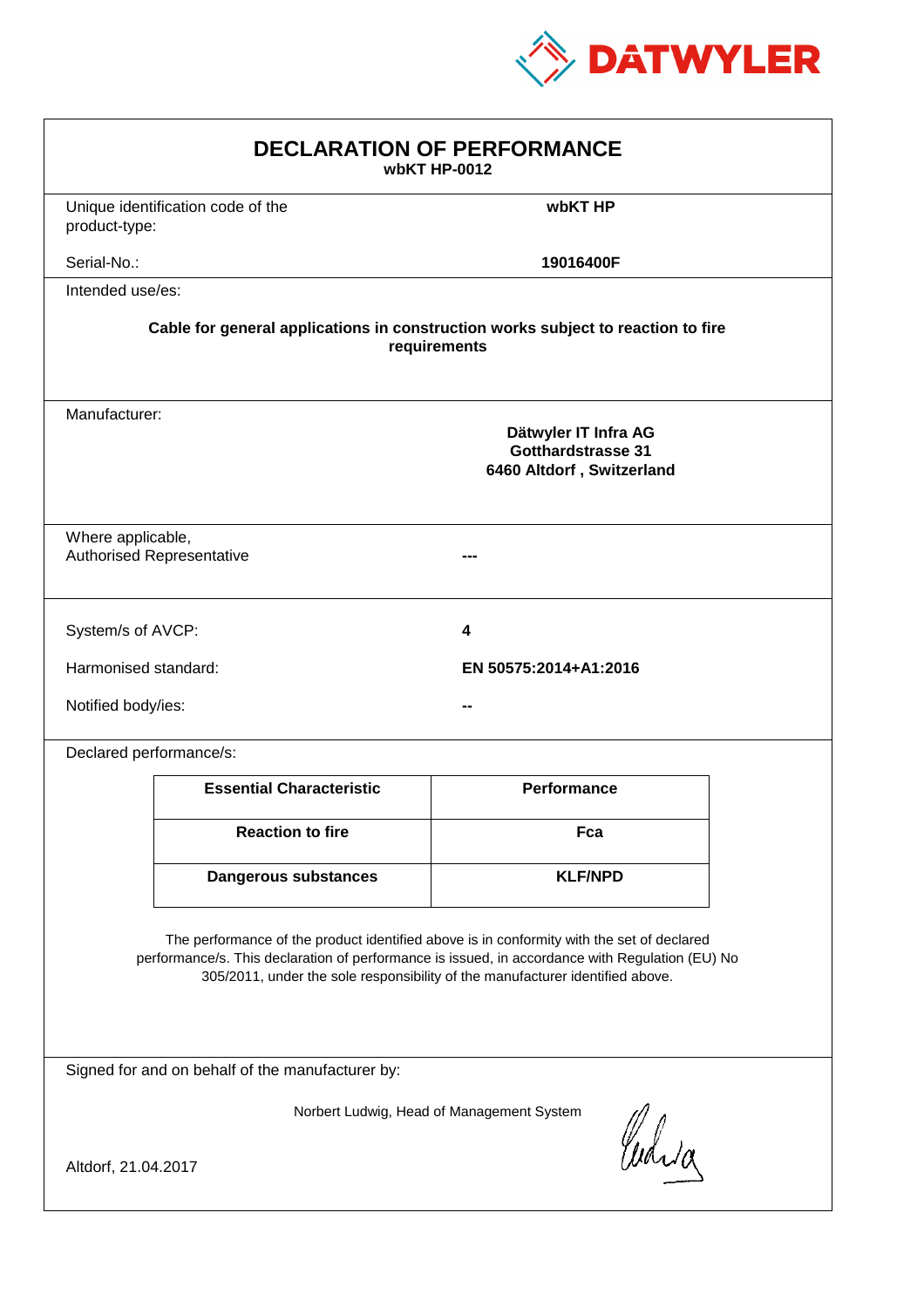

| LEISTUNGSERKLÄRUNG<br>wbKT HP-0012                                                                                                                                                                                                                         |                                                                             |                                                                                |  |  |  |
|------------------------------------------------------------------------------------------------------------------------------------------------------------------------------------------------------------------------------------------------------------|-----------------------------------------------------------------------------|--------------------------------------------------------------------------------|--|--|--|
| Eindeutiger Kenncode des Produkttyps:                                                                                                                                                                                                                      |                                                                             | wbKT HP                                                                        |  |  |  |
| Serien-Nr.:                                                                                                                                                                                                                                                |                                                                             | 19016400F                                                                      |  |  |  |
| Verwendungszweck(e):                                                                                                                                                                                                                                       |                                                                             |                                                                                |  |  |  |
| Kabel/Leitung für allgemeine Anwendungen in Bauwerken in Bezug auf die<br>Anforderungen an das Brandverhalten                                                                                                                                              |                                                                             |                                                                                |  |  |  |
| Hersteller:                                                                                                                                                                                                                                                |                                                                             | Dätwyler IT Infra AG<br><b>Gotthardstrasse 31</b><br>6460 Altdorf, Switzerland |  |  |  |
|                                                                                                                                                                                                                                                            | Wo anwendbar, Bevollmächtigter:                                             |                                                                                |  |  |  |
|                                                                                                                                                                                                                                                            | System(e) zur Bewertung und Überprüfung der<br>Leistungsbeständigkeit:<br>4 |                                                                                |  |  |  |
|                                                                                                                                                                                                                                                            | Harmonisierte Norm:<br>EN 50575:2014+A1:2016                                |                                                                                |  |  |  |
|                                                                                                                                                                                                                                                            | Notifizierte Stelle(n):                                                     |                                                                                |  |  |  |
| Erklärte Leistung(en):                                                                                                                                                                                                                                     |                                                                             |                                                                                |  |  |  |
|                                                                                                                                                                                                                                                            | <b>Wesentliche Merkmale</b>                                                 | Leistung                                                                       |  |  |  |
|                                                                                                                                                                                                                                                            | <b>Brandverhalten</b>                                                       | Fca                                                                            |  |  |  |
|                                                                                                                                                                                                                                                            | Gefährliche Stoffe                                                          | <b>KLF/NPD</b>                                                                 |  |  |  |
| Die Leistung des vorstehenden Produkts entspricht der erklärten Leistung/den erklärten<br>Leistungen. Für die Erstellung der Leistungserklärung im Einklang mit der Verordnung (EU) Nr.<br>305/2011 ist allein der obengenannte Hersteller verantwortlich. |                                                                             |                                                                                |  |  |  |
| Unterzeichnet für den Hersteller und im Namen des Herstellers von:                                                                                                                                                                                         |                                                                             |                                                                                |  |  |  |
| Norbert Ludwig, Head of Management System<br>Curica                                                                                                                                                                                                        |                                                                             |                                                                                |  |  |  |
| Altdorf, 21.04.2017                                                                                                                                                                                                                                        |                                                                             |                                                                                |  |  |  |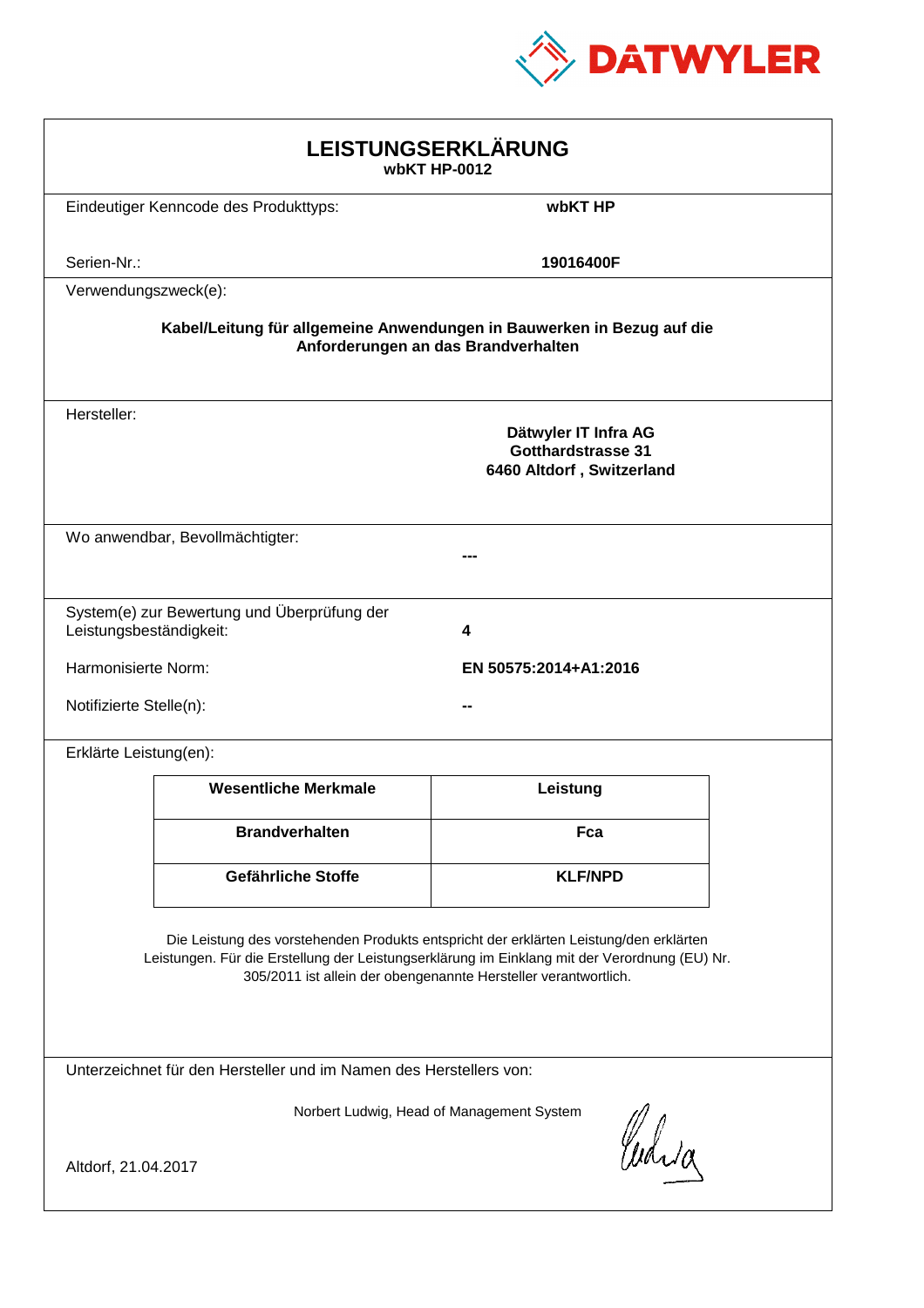

| <b>PRESTATIEVERKLARING</b><br>wbKT HP-0012                                                                                                                                                                                                                                  |                                                                         |                                                                                |  |  |
|-----------------------------------------------------------------------------------------------------------------------------------------------------------------------------------------------------------------------------------------------------------------------------|-------------------------------------------------------------------------|--------------------------------------------------------------------------------|--|--|
| producttype:                                                                                                                                                                                                                                                                | Unieke identificatiecode van het                                        | wbKT HP                                                                        |  |  |
| Serienr.:                                                                                                                                                                                                                                                                   |                                                                         | 19016400F                                                                      |  |  |
| Beoogd(e) gebruik(en):                                                                                                                                                                                                                                                      |                                                                         |                                                                                |  |  |
| Kabels voor algemene toepassingen in bouwwerken die onder<br>voorschriften inzake materiaalgedrag bij brand vallen                                                                                                                                                          |                                                                         |                                                                                |  |  |
| Fabrikant:                                                                                                                                                                                                                                                                  |                                                                         | Dätwyler IT Infra AG<br><b>Gotthardstrasse 31</b><br>6460 Altdorf, Switzerland |  |  |
|                                                                                                                                                                                                                                                                             | indien van toepassing, Gemachtigde:                                     |                                                                                |  |  |
| prestatiebestendigheid:<br>Geharmoniseerde norm:<br>Aangemelde instantie(s):                                                                                                                                                                                                | Het systeem of de systemen voor de<br>beoordeling en verificatie van de | 4<br>EN 50575:2014+A1:2016                                                     |  |  |
| Aangegeven prestatie(s)                                                                                                                                                                                                                                                     |                                                                         |                                                                                |  |  |
|                                                                                                                                                                                                                                                                             | Essentiële kenmerken                                                    | <b>Prestatie</b>                                                               |  |  |
|                                                                                                                                                                                                                                                                             | <b>Brandreactie</b>                                                     | Fca                                                                            |  |  |
|                                                                                                                                                                                                                                                                             | Gevaarlijke stoffen                                                     | <b>KLF/NPD</b>                                                                 |  |  |
| De prestaties van het hierboven omschreven product zijn conform de aangegeven prestaties. Deze<br>prestatieverklaring wordt in overeenstemming met Verordening (EU) nr. 305/2011 onder de exclusieve<br>verantwoordelijkheid van de hierboven vermelde fabrikant verstrekt. |                                                                         |                                                                                |  |  |
| Ondertekend voor en namens de fabrikant door:                                                                                                                                                                                                                               |                                                                         |                                                                                |  |  |
| Norbert Ludwig, Head of Management System<br>Curia<br>Altdorf, 21.04.2017                                                                                                                                                                                                   |                                                                         |                                                                                |  |  |
|                                                                                                                                                                                                                                                                             |                                                                         |                                                                                |  |  |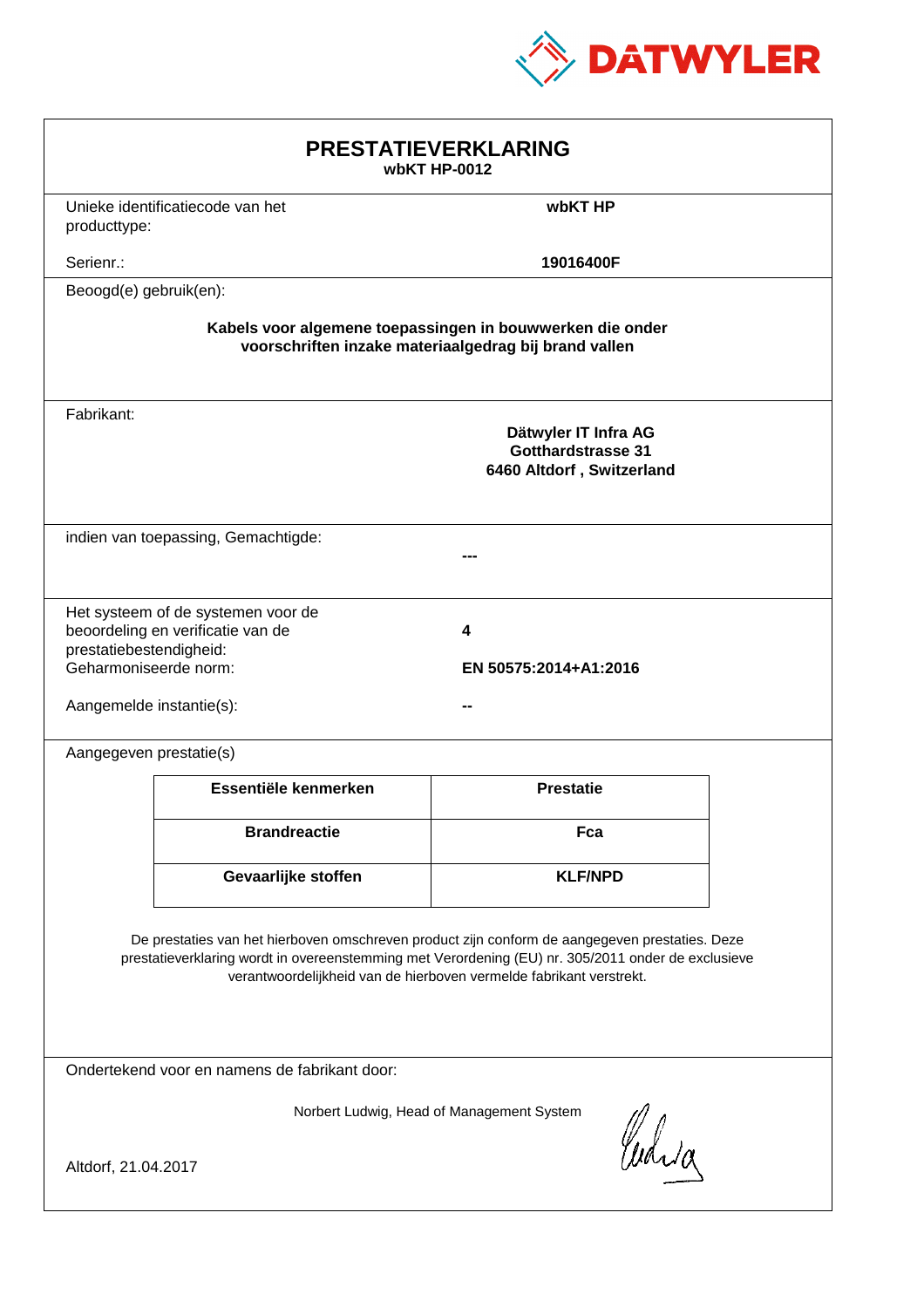

| DÉCLARATION DES PERFORMANCES<br>wbKT HP-0012                                                                                                                                                                                                                     |                                                                   |                                                                                                                |  |
|------------------------------------------------------------------------------------------------------------------------------------------------------------------------------------------------------------------------------------------------------------------|-------------------------------------------------------------------|----------------------------------------------------------------------------------------------------------------|--|
| produit type:                                                                                                                                                                                                                                                    | Code d'identification unique du                                   | wbKT HP                                                                                                        |  |
| Numéro de série:                                                                                                                                                                                                                                                 |                                                                   | 19016400F                                                                                                      |  |
| Usage(s) prévu(s):                                                                                                                                                                                                                                               |                                                                   |                                                                                                                |  |
|                                                                                                                                                                                                                                                                  |                                                                   | Câble pour applications générales dans les ouvrages de construction soumis<br>aux exigences de réaction au feu |  |
| Fabricant:                                                                                                                                                                                                                                                       |                                                                   | Dätwyler IT Infra AG<br><b>Gotthardstrasse 31</b><br>6460 Altdorf, Switzerland                                 |  |
|                                                                                                                                                                                                                                                                  | Le cas échéant, Mandataire                                        |                                                                                                                |  |
| performances:<br>Norme harmonisée:<br>Organisme(s) notifié(s):                                                                                                                                                                                                   | Système(s) d'évaluation et de<br>vérification de la constance des | 4<br>EN 50575:2014+A1:2016                                                                                     |  |
|                                                                                                                                                                                                                                                                  | Performance(s) déclarée(s):                                       |                                                                                                                |  |
|                                                                                                                                                                                                                                                                  | Caractéristique essentielle                                       | <b>Performance</b>                                                                                             |  |
|                                                                                                                                                                                                                                                                  | <b>Réaction au feu</b>                                            | Fca                                                                                                            |  |
|                                                                                                                                                                                                                                                                  | <b>Substances dangereuses</b>                                     | <b>KLF/NPD</b>                                                                                                 |  |
| Les performances du produit identifié ci-dessus sont conformes aux performances déclarées.<br>Conformément au règlement (UE) no 305/2011, la présente déclaration des performances est<br>établie sous la seule responsabilité du fabricant mentionné ci-dessus. |                                                                   |                                                                                                                |  |
|                                                                                                                                                                                                                                                                  | Signé pour le fabricant et en son nom par:                        |                                                                                                                |  |
| Altdorf, 21.04.2017                                                                                                                                                                                                                                              |                                                                   | Norbert Ludwig, Head of Management System<br>Curia                                                             |  |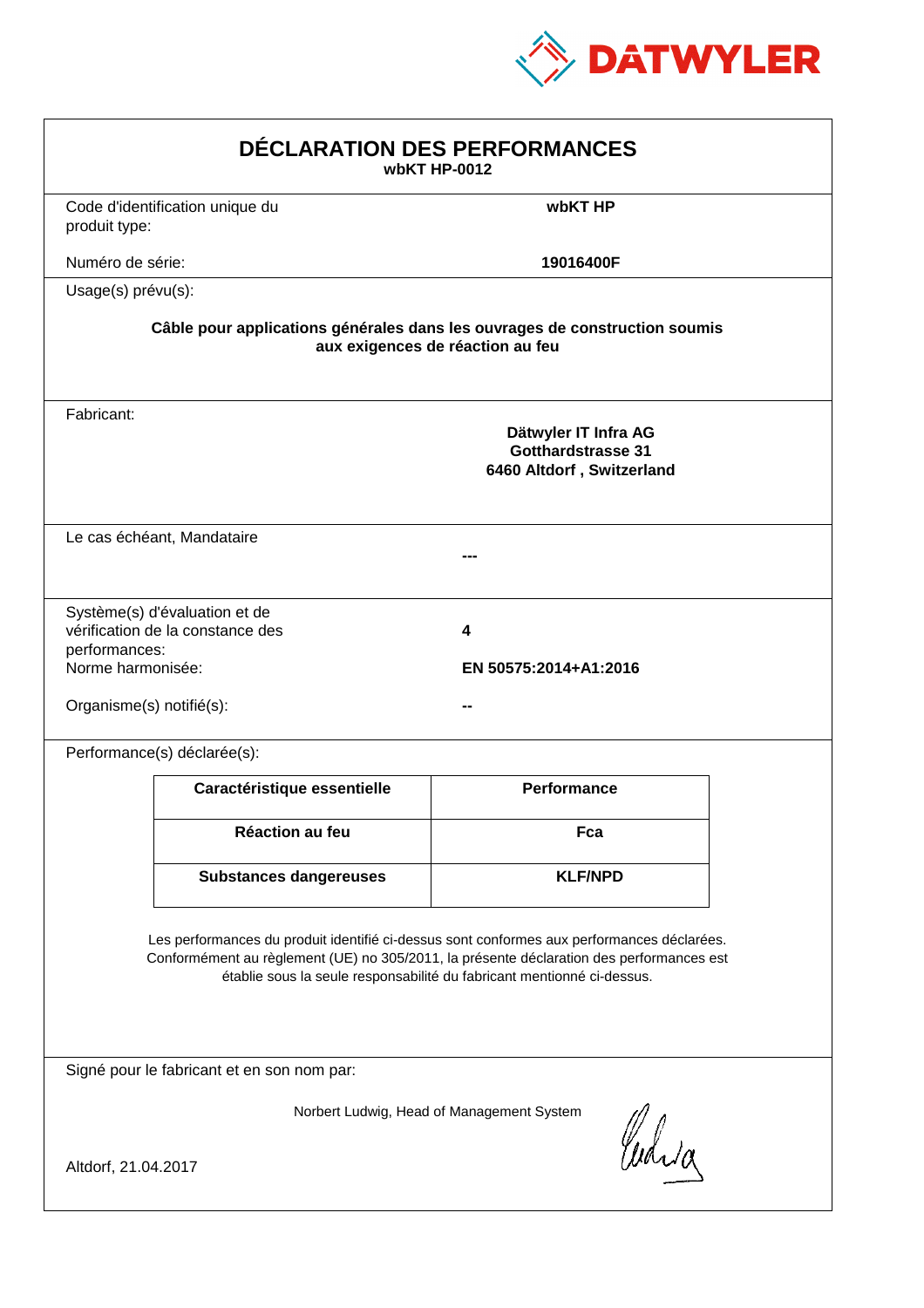

| <b>DECLARACIÓN DE PRESTACIONES</b><br>wbKT HP-0012                                                                                                                                                                                                                                             |                                                                                                                                                             |                     |  |  |  |
|------------------------------------------------------------------------------------------------------------------------------------------------------------------------------------------------------------------------------------------------------------------------------------------------|-------------------------------------------------------------------------------------------------------------------------------------------------------------|---------------------|--|--|--|
| producto tipo:                                                                                                                                                                                                                                                                                 | Código de identificación única del                                                                                                                          | wbKT HP             |  |  |  |
| Número de serie:                                                                                                                                                                                                                                                                               |                                                                                                                                                             | 19016400F           |  |  |  |
| Usos previstos:                                                                                                                                                                                                                                                                                |                                                                                                                                                             |                     |  |  |  |
|                                                                                                                                                                                                                                                                                                | Cable sujeto a requisitos de reacción al fuego para aplicaciones generales en obras<br>de construcción                                                      |                     |  |  |  |
| Fabricante:                                                                                                                                                                                                                                                                                    | Dätwyler IT Infra AG<br><b>Gotthardstrasse 31</b><br>6460 Altdorf, Switzerland                                                                              |                     |  |  |  |
|                                                                                                                                                                                                                                                                                                | En su caso, Representante autorizado:                                                                                                                       |                     |  |  |  |
| (EVCP):                                                                                                                                                                                                                                                                                        | Sistemas de evaluación y verificación<br>de la constancia de las prestaciones<br>4<br>Norma armonizada:<br>EN 50575:2014+A1:2016<br>Organismos notificados: |                     |  |  |  |
|                                                                                                                                                                                                                                                                                                | Prestaciones declaradas:                                                                                                                                    |                     |  |  |  |
|                                                                                                                                                                                                                                                                                                | Característica esencial                                                                                                                                     | <b>Prestaciones</b> |  |  |  |
|                                                                                                                                                                                                                                                                                                | Reacción al fuego                                                                                                                                           | Fca                 |  |  |  |
|                                                                                                                                                                                                                                                                                                | <b>Sustancias peligrosas</b>                                                                                                                                | <b>KLF/NPD</b>      |  |  |  |
| Las prestaciones del producto identificado anteriormente son conformes con el conjunto de<br>prestaciones declaradas. La presente declaración de prestaciones se emite, de conformidad con<br>el Reglamento (UE) nº 305/2011, bajo la sola responsabilidad del fabricante arriba identificado. |                                                                                                                                                             |                     |  |  |  |
| Firmado por y en nombre del fabricante por:                                                                                                                                                                                                                                                    |                                                                                                                                                             |                     |  |  |  |
| Norbert Ludwig, Head of Management System<br>Curia                                                                                                                                                                                                                                             |                                                                                                                                                             |                     |  |  |  |
| Altdorf, 21.04.2017                                                                                                                                                                                                                                                                            |                                                                                                                                                             |                     |  |  |  |